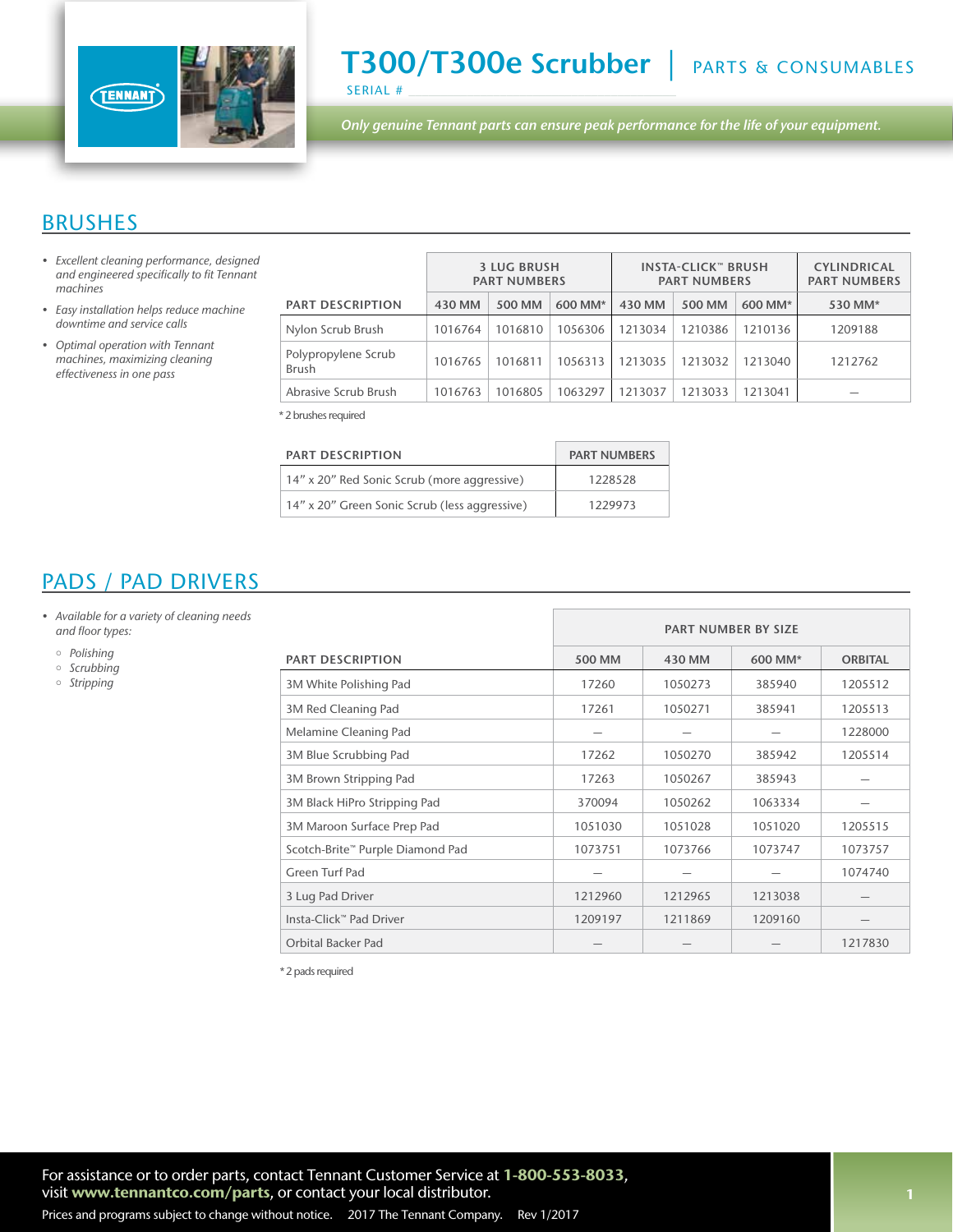### STONE CARE SOLUTIONS

- Easy and effective method to restore concrete and terrazzo floors to a high gloss finish
- Our Stone Care Solutions enable *professionals to grind and polish*  concrete floors using standard cleaning equipment

| <b>DIAMABRUSH PART DESCRIPTION</b>                               | <b>TOOL SIZE</b>   | <b>PART NUMBER</b> |
|------------------------------------------------------------------|--------------------|--------------------|
| Diamabrush™ 1,000 Grit Polishing Disk                            |                    |                    |
| Diamabrush <sup>™</sup> 2,000 Grit Polishing Disk                | 20" (500 mm)       | 1218519            |
| 1,000 Grit Replacement Blades (set of 11)                        |                    | 1060183            |
| 2,000 Grit Replacement Blades (set of 11)                        |                    | 1060184            |
|                                                                  |                    |                    |
| TRIZACT PART DESCRIPTION                                         | <b>PART NUMBER</b> |                    |
| Gold Diamond Disc, 5", case of 4                                 | 1219470            |                    |
| Red Diamond Disc, 5", case of 4                                  | 1219471            |                    |
| Blue Diamond Disc, 5", case of 4                                 | 1219472            |                    |
| Scotchgard™ Stone Floor Protector                                | 1073768            |                    |
| Scotchgard™ Floor Protector Applicator Pad                       | 1073771            |                    |
| 3M™ Easy Shine Applicator Kit                                    | 1073770            |                    |
| 3M™ Easy Trap Duster                                             | 1073769            |                    |
| Scotchgard™ Purple Diamond Floor Pad, 12", case of 5             | 1073747            |                    |
| Scotchgard™ Purple Diamond Floor Pad, 17", case of 5             | 1073766            |                    |
| Scotchgard <sup>™</sup> Purple Diamond Floor Pad, 20", case of 5 | 1073751            |                    |

# **SQUEEGEES**

- Exceptional liquid pick-up, designed and engineered specifically to fit Tennant machines
- Less rework and low labor costs
- Ideal fit for any application with three types of squeegees:
	- Premium Linatex® rubber exhibits outstanding strength and resistance to cutting and tearing
	- $\circ$  Chemical-resistant urethane has a long service life; well suited for use with organic and petroleum-based *oils*
	- Economy Gum Rubber is costeffective option for smooth, indoor floors, made of a combination of natural material and fillers

|                               | <b>PART NUMBER</b> |             |
|-------------------------------|--------------------|-------------|
| SQUEEGEE MATERIAL DESCRIPTION | <b>FRONT</b>       | <b>REAR</b> |
| Linatex®                      | 1203954            | 1203953     |
| Urethane                      | 1215611            | 1215609     |
| Gum Rubber                    | 1215612            | 1215610     |

For assistance or to order parts, contact Tennant Customer Service at 1-800-553-8033, visit www.tennantco.com/parts, or contact your local distributor.